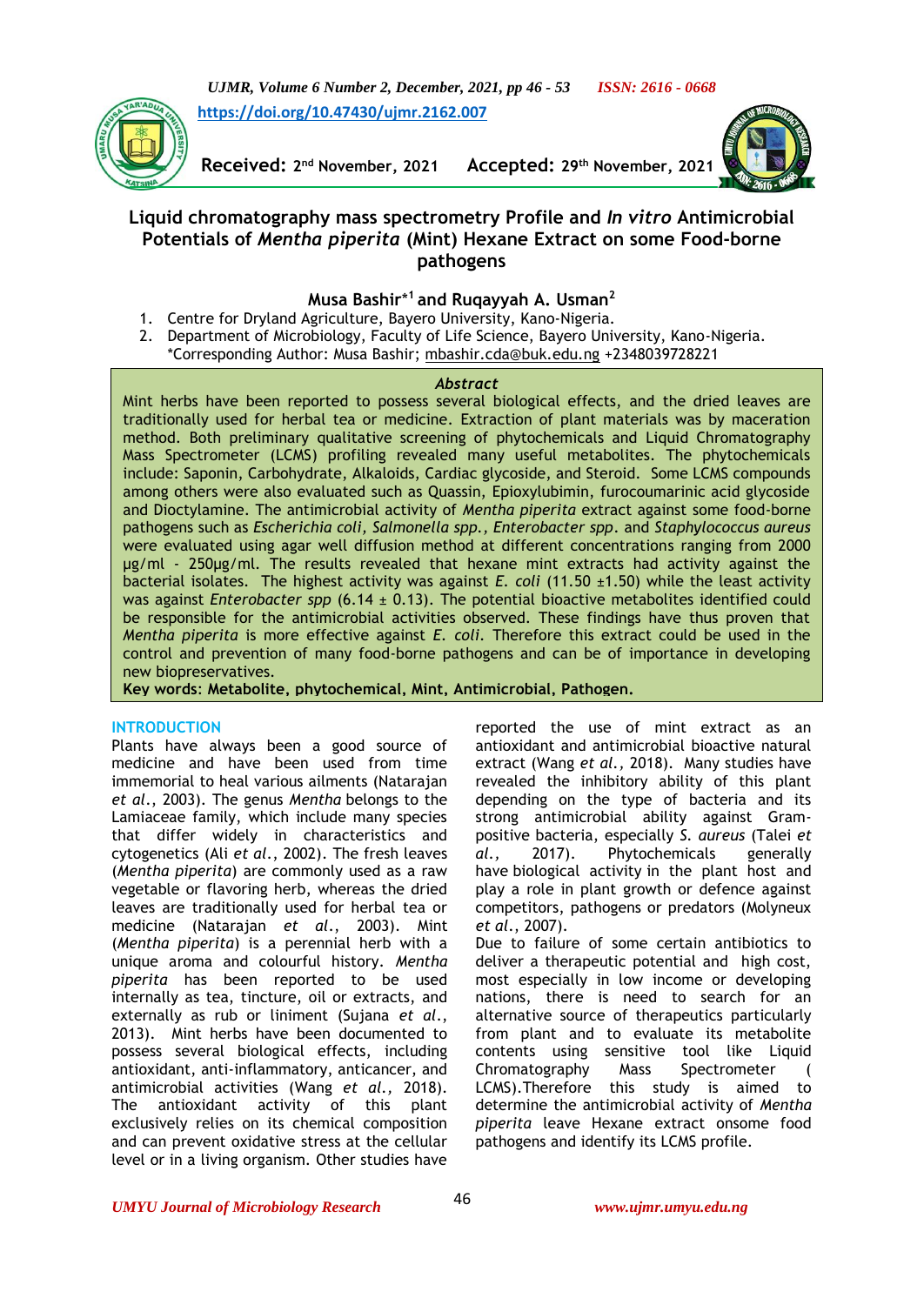### **MATERIALS AND METHODS**

### **Collection of Plant Materials**

Fresh mint leaves were obtained commercially from *Bakin dogo* market, Kaduna, Nigeria. It was taken to herbarium unit of Biological Sciences Department of Bayero University Kano, where it was identified and a voucher specimen no. BUKHAN 337 deposited. The leaves were washed first under running tap water and dried at room temperature in dark. It was then grinded into smooth powder and kept in clean polythene nylon as reported by Modupe *et al*. (2017).

# **Extraction of** *Mentha piperita* **leaves**

The *Mentha piperita* leaves were extracted using hexane as reported by Modupe *et al*. (2017). Forty grams (40g) of the plant material was soaked in 200ml of solvent (Hexane). The mixture was left for 48 hours, and then it was filtered using a nylon sieve. The extract was evaporated and kept labelled as the hexane extract.

# **Phytochemical Analysis**

**Table 1: Solvent Gradient**

*Mentha piperita* leave extracts was used for preliminary qualitative screening of phytochemicals as per standard biochemical procedures. The crude extract was diluted with hexane to the concentration of 1 mg/ml. The qualitative phytochemical analysis of crude hexane mint leave was conducted to determine the presence of secondary metabolites (Tannins, Saponins, Flavonoids, Alkaloids, Steriods, Cardiac glycosides and Anthraquinone) (Modupe *et al*., 2017).

#### **Liquid Chromatography Mass Spectrometry (LCMS) Profile Analysis**

The samples were analysed using liquid chromatography (LC) tandem mass spectrophotometer (MS) as described by (Piovesana *et al.*, 2018) with some modifications. The extracted samples were reconstituted in Methanol and filtered through polytetrafluoroethylene (PTFE) membrane filter with 0.45 μm size. After filtration, the filtrate (10.0 μl) was injected into the LC system and allowed to separate on Sunfire C18 5.0µm 4.6mm x 150 mm column. The run was carried out at a flow rate of 1.0 mL/min, Sample and Column temperature at 25°C. The mobile phase consists of 0.1% formic acid in water (solvent A) and 0.1% formic acid in Acetonitrile (solvent B) with a gradient as in Table 1:

| Time | % A | % B |
|------|-----|-----|
|      | 95  |     |
|      | 95  |     |
| 13   |     | 95  |
| 15   |     | 95  |
|      | 95  |     |
| 19   | 95  |     |
| 20   | 95  |     |

From ratio of A/B 95:5 this ratio was maintained for further 1 min, then A/B 5:95 for 13min, to 15min. then A/B 95:5 to 17min, 19min and finally 20min. the Photodiode Array (PDA) detector was set at 210-400nm with resolution of 1.2nm and sampling rate at 10 points/sec. The mass spectra were acquired with a scan range from m/z 100 – 1250 after ensuring the following settings: ESI source in positive and negative ion modes; capillary voltage 0.8kv (positive) and 0.8kv (negative); probe temperature  $600^{\circ}$ C; flow rate 10 mL/min; nebulizer gas, 45 psi. MS set in automatic mode applying fragmentation voltage of 125 V. The data was processed with Empower 3. The compounds were identified on the basis of the following information, elution order, and retention time (Rt), fragmentation pattern, and Base peak m/z (Piovesana *et al*, 2018)

# **Isolation of Microorganisms from** *Gurasa*

Food pathogens such as *Salmonella spp., E. coli, Enterobacter spp. and Staphylococcus aureus* were grown and isolated from *gurasa* as described by Jideani, (2003). Twenty-five **(**25g**)**  of homogenized sample was aseptically weighed and dissolved in sterile 225ml of buffered in a 500ml conical flask to obtain a ratio 1:10. One (1ml) of the homogenate was introduced into a test tube containing 9ml of the buffered peptone water and labelled 10-1 dilution and serially diluted into four test tubes labelled  $10^{-2}$ ,  $10^{-3}$ ,  $10^{-4}$  and  $10^{-5}$ 

Pour plate method was used for plating the samples. One (1ml) from the dilution  $10^{-5}$ ,  $10^{-4}$ and  $10^{-3}$  were taken using sterile syringe and then it was introduced into sterile petri dish, these were done in duplicate for the food sample. The prepared media were poured into the Petri dishes containing 1ml of diluted culture. The plates were swirled to mix properly. All plates were allowed to solidify and incubated at 37°C for 24 hours as reported by Mbajiuka *et al*. (2014).

#### *UMYU Journal of Microbiology Research www.ujmr.umyu.edu.ng*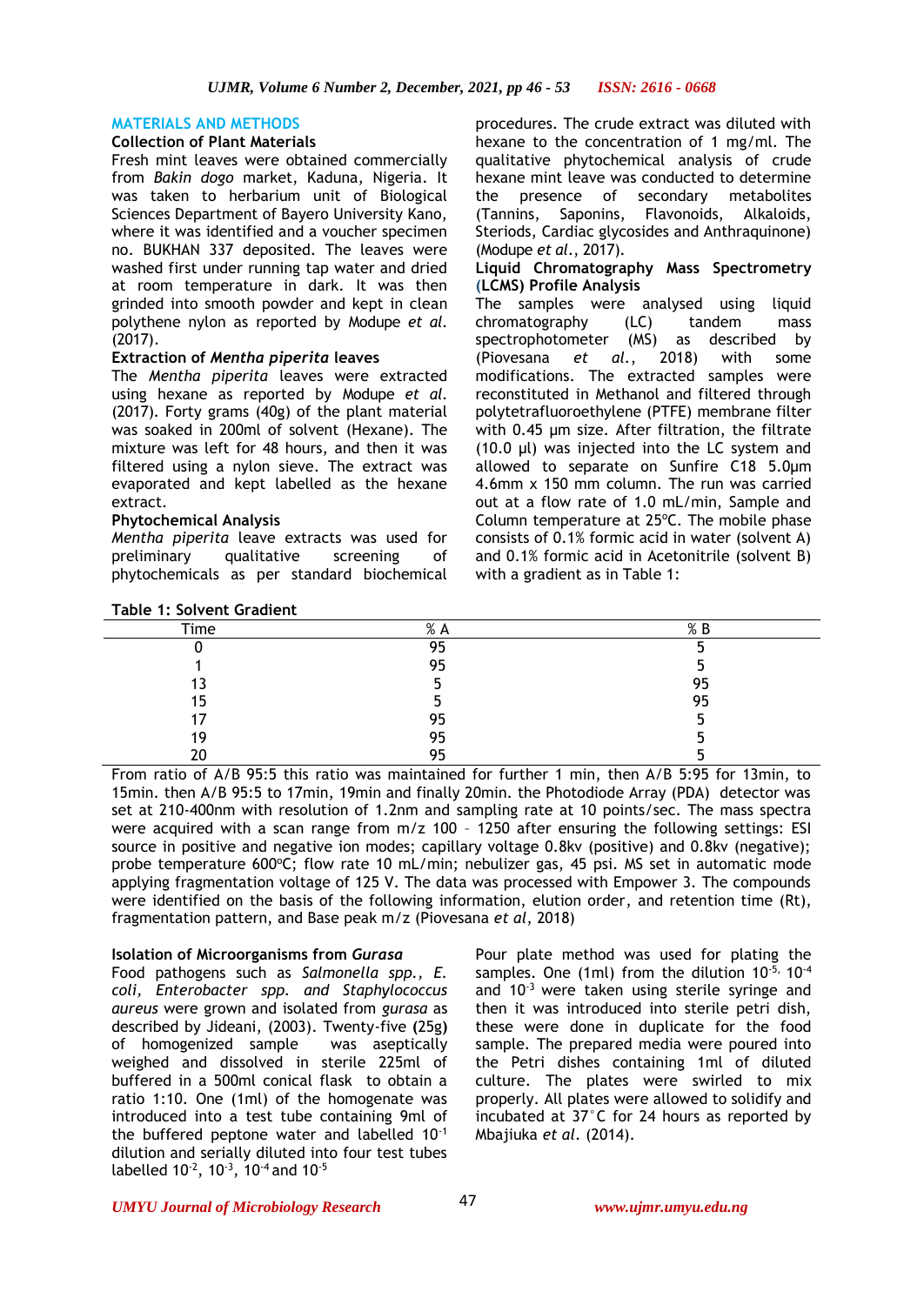# **Viable plate count**

Colony counting machine was used for counting the total aerobic bacteria contained on each plates (Mbajiuka *et al.*, 2014)

### **Gram staining technique**

Smear of each isolate was made on the slide and heat fixed. Primary stain (crystal violet) was applied for 45 second and washed with gentle running water. Lugol's iodine was added for 45 seconds and was decolorized with acetone - alcohol and washed with clean water. The slides were counter stained with 30% safranin for 30 second and washed. It was then air dried and examined at under oil immersion lens of the microscope used (Cheesbrough, 2006).

# **Biochemical Tests**

Different biochemical tests such as catalase, coagulase, oxidase, indole, urease, methyl red, voges-proskauer and citrate utilization test were conducted in order to further characterize the organisms as described by cheesbrough, (2006).

#### **Preparation of different Concentrations of the plant extract**

Stock solution of concentration 2000 µg/ml was prepared by dissolving 2g of the plant extracts in 1ml of dimetyhyl sulphoxide (DMSO) in glass vial bottles as reported by Cheesbrough (2006). And then diluted to have varied concentrations (2000µg/ml, 1000 µg/ml, 500µg/ml and 250µg/ml).

# **Standardization of Inoculum**

The isolates were adjusted to 0.5 McFarland standard  $(1.5 \tX 10^8 \tCFU/ml)$  using sterile normal saline. McFarland standards were used as a reference to adjust the turbidity of microbial suspension so that the number of microorganisms will be within a given range. For the preparation of the 0.5 McFarland standard, 0.05ml of barium chloride (BaCl2)  $(1.17\% \text{ w/v } BaCl<sub>2</sub>.2H<sub>2</sub>O)$  was added to 9.95ml of 0.18M  $H_2SO_4$  (1.0% w/v) with constant stirring. To aid comparison the standard was compared against a white background with a contrasting black line (Kalpana *et al.,* 2013).

# **Antimicrobial Assay:**

The bioassay was carried out using the agar well diffusion method described by Cheesbrough (2006). 0.1ml of the standardized inoculums (1.5  $\times$  10<sup>8</sup> CFU/ml) of the isolated organisms was inoculated onto sterile prepared Mueller Hinton Agar and was spread with a sterile swab. Five wells were made with a 6mm sterile cork borer into the agar plates containing the bacterial inoculums and 0.lml of the four different concentrations from the

stock solution of the extracts at concentrations (2000, 1000, 500, and 250 µg/ml) were introduced into their respective wells. 0.1ml of 250 µg/ml of sodium benzoic acid was introduced into the fifth well to serve as a positive control for the bacterial isolates. The inoculated plates were left to stand for about 30 minutes to allow diffusion of extract before incubating at 37ºC for 24 hours. The zones of clearance produced around the wells after incubation was observed and measured using a Vernier calliper and recorded (mm). Each of the experiment was conducted twice and the mean result was taken for the test organisms.<br>Determination of Minimum Inhibito

# **Determination of Minimum Inhibitory Concentration and Minimum Bactericidal concentration:**

The minimum inhibitory concentration (MIC) is defined as the lowest concentration of the antimicrobial agent that inhibited visible growth of microorganisms after overnight incubation (Andrews, 2002). The doubling micro dilution broth method was used to determine the MIC. Two (2ml) millilitres of the reconstituted crude extract at a concentration of 1000 µg/ml was added to 2ml of sterile Mueller Hinton broth for the bacterial isolates, Two (2ml) millilitres of this extract concentration was transferred serially into test tubes numbered 1-9 until the 10th test-tube was reached, giving extract concentrations ranging from 1000-65.2 µg/ml. 0.1ml of an 18h culture of bacteria previously adjusted to 0.5 McFarland standard was inoculated into each of the test tubes and the contents were thoroughly mixed. A test tube containing the broth and bacteria inoculum was used as negative control. The inoculated culture tubes were incubated at 37ºC and observed for growth after 24 hours. The lowest concentration of extract showing no visible growth when compared with the control was considered as the MIC as demonstrated by Andrews (2002).

# **The minimum bactericidal concentration**:

This is the lowest concentration of antimicrobial agent that prevented the growth of an organism. 0.1ml aliquot from the tubes that showed no visible bacterial growth from the determination of minimum inhibitory concentration was inoculated on a sterile Mueller Hinton Agar for 24 hours at 37◦C for the bacterial isolate. The lowest concentration in which no growth occurred was taken as the minimum bactericidal concentration (MBC) as demonstrated (Andrews, 2002).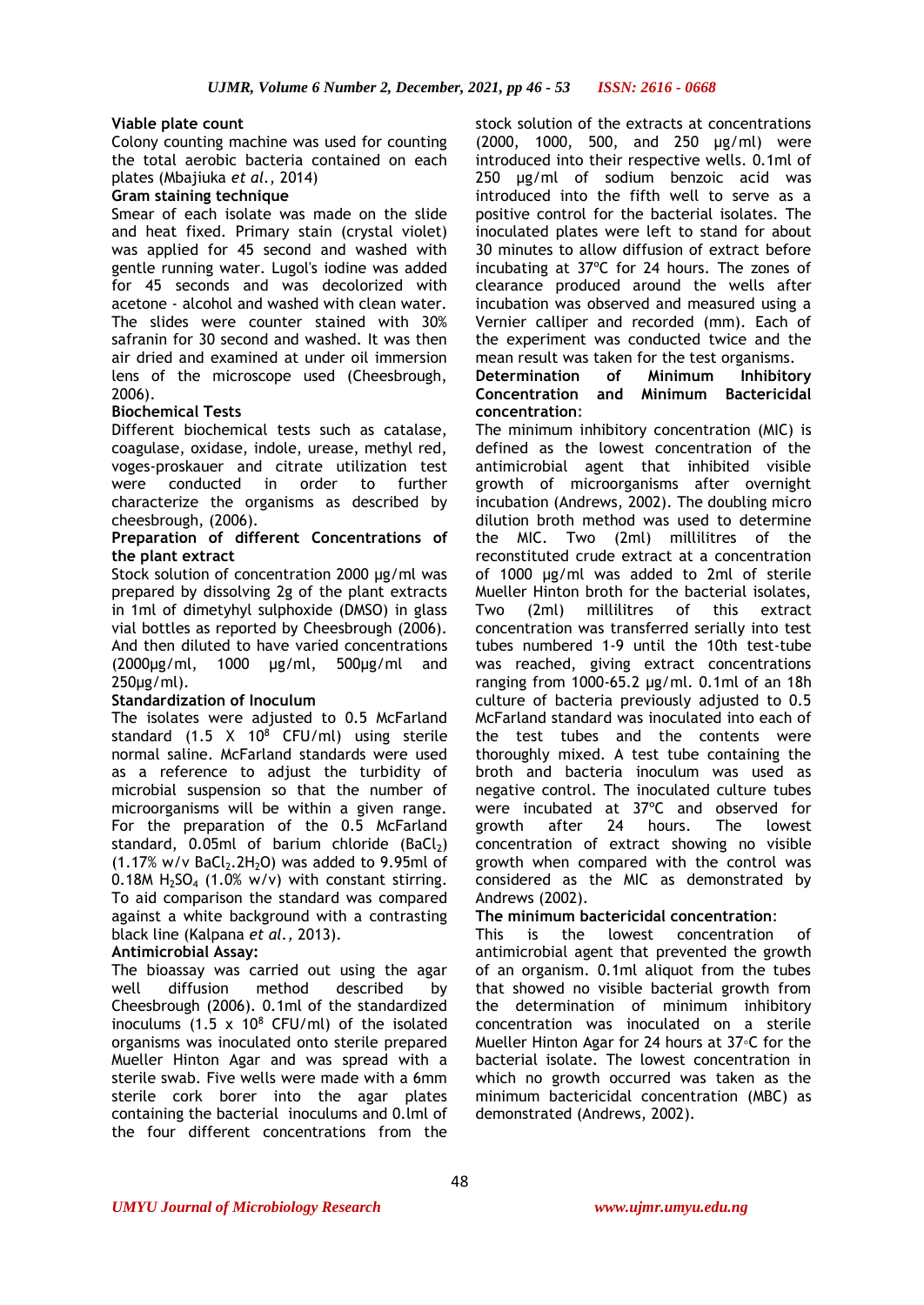# **RESULTS**

The preliminary phytochemical screening of *Mentha piperita* hexane extract (table 2) indicated the presence of saponins,

carbohydrates, alkaloids, cardiac glycosides and steroids while tannins and flavoniods were absent.

# **Table 2: Phytochemical Screening of** *Mentha Piperita* **Hexane leave extract**

| Test               | <b>Hexane Mint Extract</b> |
|--------------------|----------------------------|
| Saponins           |                            |
| Tannins            |                            |
| Carbohydrates      |                            |
| Flavonoids         |                            |
| Alkaloids          |                            |
| Cardiac glycosides | ÷                          |
| Steroids           |                            |
| $\cdots$<br>.      | $\sim$ $\sim$              |

**Key: HME- Hexane mint extract, + = positive, - =negative**

Compounds such as Epioxylubimin, Furocoumarinic acid glycoside, Quassin (Quassinoids) and Dioctylamine (Dialkylamines) were identified from the LCMS profiling studies as reported in table 3. Both the total chromatogram and fragmentations of the identified metabolites are also presented in figures 1-5 respectively.

# **Table 3: Liquid chromatography mass spectrometry Profile of** *Mentha piperita* **Hexane Extract**

| Peak | Tentative compounds           | molecular mass (M) | $MZ (M+H)$ |  |
|------|-------------------------------|--------------------|------------|--|
|      | Epioxylubimin                 | 269                | 270        |  |
|      | Furocoumarinic acid glycoside | 366                | 367        |  |
|      | Quassin (Quassinoids)         | 388                | 389        |  |
| 4    | Dioctylamine (Dialkylamines)  | 241                | 242        |  |

# **Key: LCMS- Liquid chromatography mass spectroscopy, MZ – Mass to charge ratio**

The antimicrobial potential of hexane *Mentha piperita* leave extract was presented in table 4. The results revealed the potency of this plant extract against some food pathogens. Table 4: Antimicrobial Activity of *Mentha piperita* Extract on Food Pathogens

|                    | zone of inhibition (mm)        |               |               |            |               |
|--------------------|--------------------------------|---------------|---------------|------------|---------------|
| Organisms          | Control<br>Hexane mint extract |               |               |            |               |
| Conc. $(\mu g/ml)$ | 2000                           | 1000          | 500           | 250        | 250           |
| Staph. aureus      | $10.5 \pm 0.5$                 | $8.5 \pm 0.5$ | $6.5 \pm 0.5$ | $6.0 + 0$  | $7.5 \pm 0.5$ |
| Salmonella spp.    | $9.0 \pm 0$                    | $7.5 \pm 0.5$ | $6.6 \pm 0.4$ | $6.0 + 0$  | $7.5 \pm 0.2$ |
| E. coli            | $11.5 \pm 1.5$                 | $8.0 \pm 1.0$ | $6.5 \pm 0.5$ | $6.0 + 0$  | $11.0 \pm 3$  |
| Enterobacter spp.  | $6.14 \pm 0.13$                | $6.00 \pm 0$  | $6.00_{\pm}0$ | $6.00 + 0$ | $8.0 + 0$     |
|                    |                                |               |               |            |               |

**Key: Control (sodium benzoic acid)**

The Minimum Inhibitory Concentration and Minimum Bactericidal Concentration of the hexane mint extract indicates that the MIC can reduce the growth of most of the microorganisms used in this studies drastically or eliminate it completely except for *Enterobacter* spp*.*

Table 5: Minimum Inhibitory Concentration and Minimum Bactericidal Concentration of Hexane *Mentha piperita*Extract(µg/ml)

| Organisms                                  | HME (MIC) | HME (MBC) |  |
|--------------------------------------------|-----------|-----------|--|
| Salmonella                                 | 125       | '25       |  |
| Staph. aureus                              | 62.5      |           |  |
| E. coli                                    | 62.5      | 62.5      |  |
| $\mathbf{r}$ . $\mathbf{r}$ . $\mathbf{r}$ | .         |           |  |

**Key:HME- Hexane mint extract,**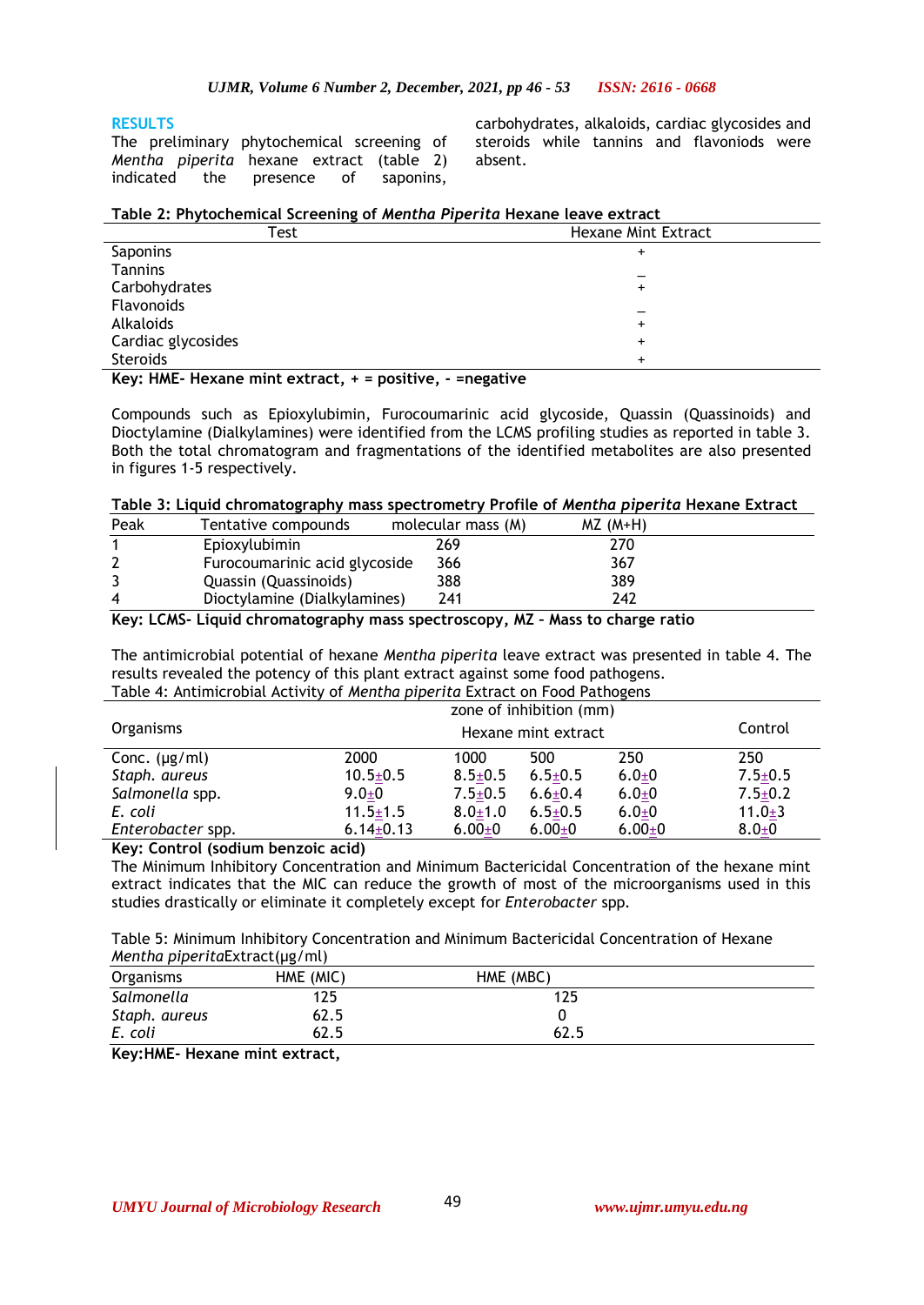







Figure 3: Mass fragmentation of Epioxylubimin (270.525 mz)

50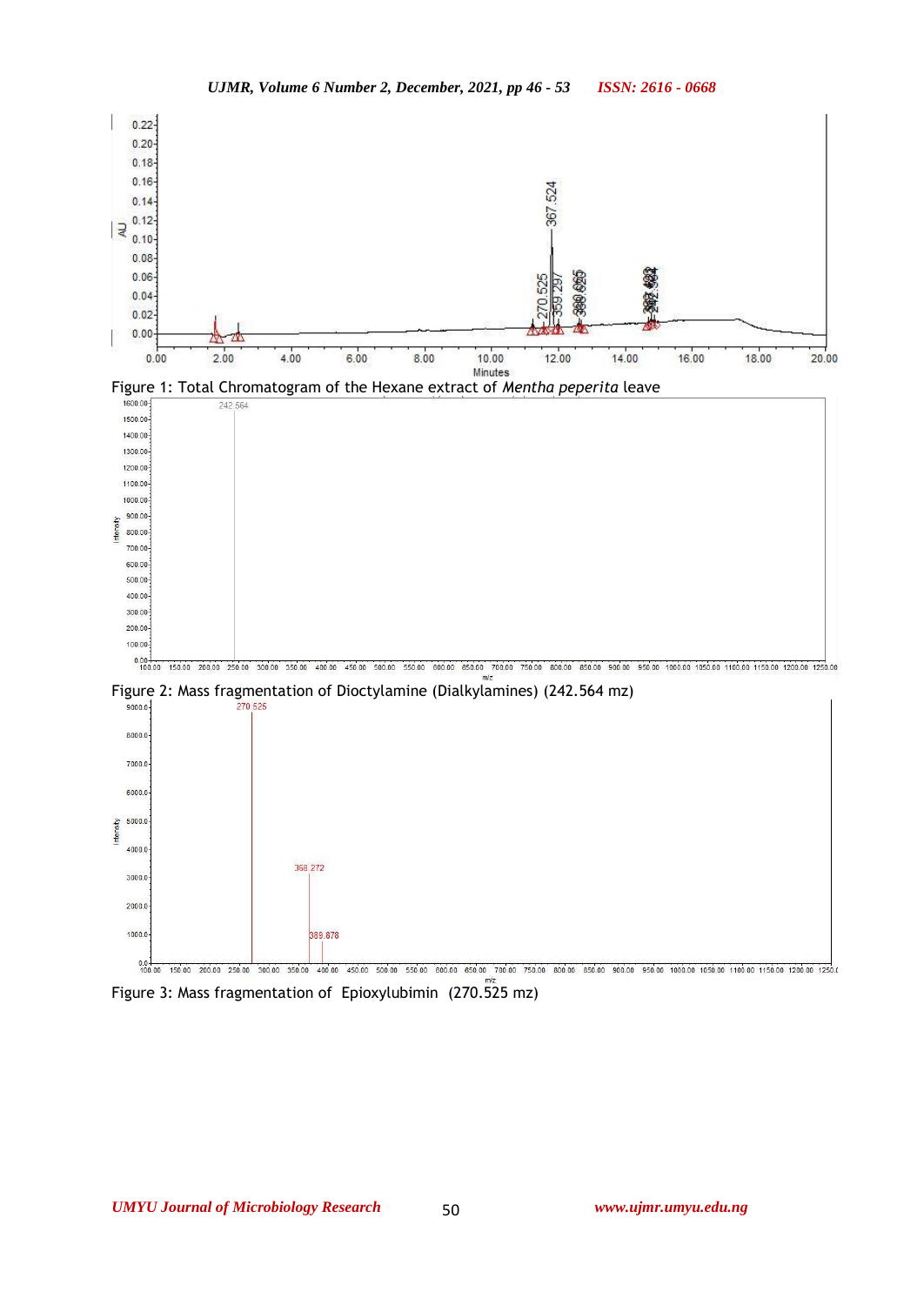

0.0 4 50.00 200.00 250.00 300.00 350.00 400.00 450.00 500.00 550.00 650.00 750.00 750.00 650.00 500.00 950.00 950.00 1000.00 1050.00 1150.00 1250.00 1250.00 1250

Figure 4: Mass fragmentation of Furocoumarinic acid glycoside (367.524 mz)



Figure 5: Mass fragmentation of Quassin (Quassinoids) (389.493 mz)

#### **DISCUSSION**

The present study revealed the presence of phytochemicals such as saponins, carbohydrates, alkaloids, cardiac glycosides and steroids while tannins and flavonoids were absent. This is in agreement with the work of Sujana *et al* (2013) who reported the presence of steroids and absence of tannins the leave hexane extract of *Mentha piperita.* But in contrast with the work of Sontakke and Shinde (2019) who reported the presence of saponins, carbohydrates, alkaloids, terpenoids, steroids ,tannins, phenols and flavonoids in the leave hexane extract. This could be due to the differences of geographical origin of *Mentha piperita,* moreso, Farooq *et al*. (2007) reported that plants occuring in varying habitats will have variation in the concentration and composition of phytochemicals in the different parts of such plants. Previous literatures have emphasized on the contribution of phytochemicals in antimicrobial and therapeutic properties, so this plant is expected to have many medicinal uses (Kaur *et al*., 2010). The LCMS profile of the Hexane

extract of mint indicate the presence of vital metabolites: (Epioxylubimin, Furocoumarinic acid glycoside, dioctylamine and Quassin (Quassinoid) which were identified based on their molecular fragmentation pattern and compared to a data base for organic compounds (SDBS data base for organic compound). .Most of these compounds were reported severally in previous researches to be responsible for antibacterial activities against microorganisms such as *Staphylococcus aureus* (Matsuura *et al*., 2007; Shumaila *et al*., 2021). The antimicrobial activity of Hexane mint extract revealed that, the extract inhibited the pathogens with the highest zone of inhibition of 11.5 ± 0.5, 10.5±0.5 and 9.0±0 against *E. coli*, *staphylococcus aureus* and *salmonella spp.* respectively. However higher zones were obtained with methanol mint extracts reported by Sujana *et al*. (2013), which could be as a result of polarity differences. Therefore the antimicrobial activity observed in this study may be as a results of these phytochemical

*UMYU Journal of Microbiology Research www.ujmr.umyu.edu.ng*

metabolites.

constituents as well as the vital LCMS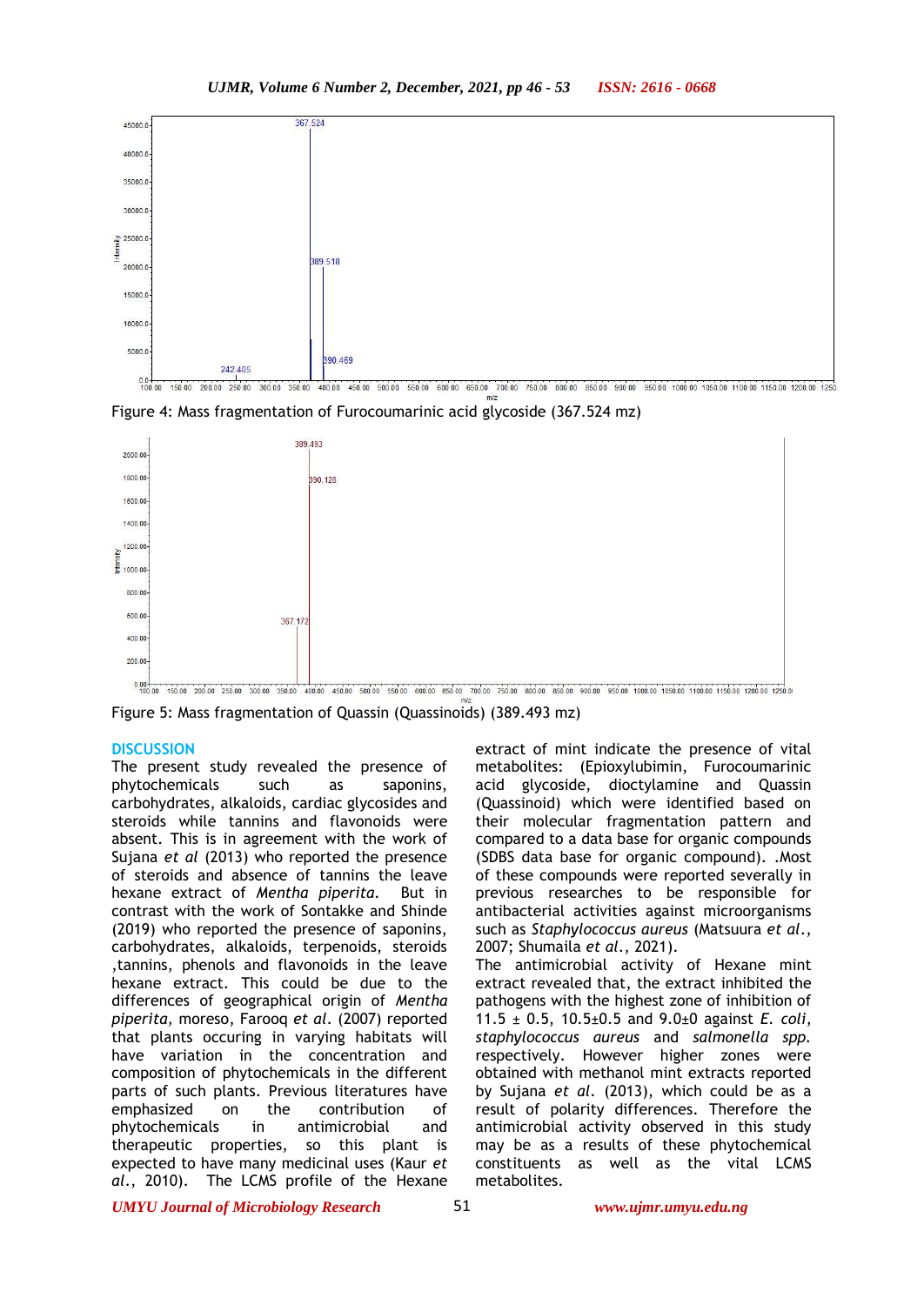The MIC and MBC of the hexane *Mentha piperita* extract indicated that the MIC that inhibited or retarded the growth of the pathogens also killed them completely except for *Staphylococcus aureus* which was inhibited at a concentration of 62.50 µg/ml only. This indicates that *Mentha piperita* could have both bacteriostatic and bactericidal properties on pathogens.

#### **CONCLUSION**

The findings of this work revealed that *Mentha piperita* leave extracthas potential bioactive phytochemicals such as saponins, carbohydrates, alkaloids, cardiac glycosides and

#### **REFERENCES**

- Ali, M.A., Saleem, M., Ahmad, W., Parvez M. and Yamdagni, R. (2002). A chlorinated Monoterpene Ketone, Acylated-Sitosterol Glycosides and a Flavanone Glycoside from *Mentha logifonia*  (Lamaceae)," *Phytochemistry* 59 (8) 889 – 595.
- Andrews, J.M. (2002). Determination of minimum inhibitory concentration. *J. Antimicrob. Chemother. 48: 5-16.*
- Cheesbrough M. (2006). District laboratory practice: In tropical countries. Part 2, 2nd ed. USA: Cambridge University press
- Farooq, A., Sajid, L., Muhammad, A. and Anwarul Hassan, G. (2007): *Moringa oleifera*: a food plant with multiple medicinal uses*. Phytotherapy Research*. 21:17 – 25.
- Jideani S (2003) Cost effectiveness of a targeted disinfection program in household kitchens to prevent food borne illness in the United states, Canada and the United Kingdom. *Journal of food protection* 66(11): 2103-2115.
- Kalpana, S., Moorth, S. and Sushila, K. (2013). Antimicrobial activity of different extracts of leaf of *Moringa oleifera* (Lam) against gram positive and gram negative bacteria. Department of Biochemistry, Asan memorial college of Arts and Science, Chennai, India. *Int. J. Curr. Microbiol. App. Sci* 2(12): 514- 518.
- Kaur, K., Wadhwa, M., and Bakshin, M.P.S. (2010). Nutritional evaluation of pleurotus florida harvested spent wheat-rice straw based diets in goats. *Indian J. Anim. Sci*., 80 (8) 750-753.
- Matsuura H., Takahashi K., Nabeta K., Yamasaki M., Maede Y.,and Katakura K.,(2007) . Screening of Indonesian Medicinal plant

steroids that could be responsible for the antimicrobial activities observed, and it was supported with the results of the LCMS profile that revealed the presence of Epioxylubimin, Furocoumarinic acid glycoside, dioctylamine and Quassin (Quassinoid . Additionally some of the metabolites identified have been previously reported to be responsible for antimicrobial activity and other medicinal potentials. Therefore it can be concluded that hexane extract of *Mentha piperita* can be useful in the control and prevention of many food-borne pathogens and can be of importance in developing biopreservatives.

> Extracts for Antibabesial Activity and Isolation of New Quassinoids from *Brucea Javanica* . *J. Nat. P.* 70 (10), 1654-1657.

- [Mbajiuka, C.S, Obeagu EI, and Ifediora A.O.](http://www.iosrjournals.org/iosr-jpbs/papers/Vol9-issue5/Version-3/E09532936.pdf)  [\(2014\). Isolation and identification of](http://www.iosrjournals.org/iosr-jpbs/papers/Vol9-issue5/Version-3/E09532936.pdf)  [microorganisms involved in the spoilage](http://www.iosrjournals.org/iosr-jpbs/papers/Vol9-issue5/Version-3/E09532936.pdf)  of soymilk. *[IOSR Journal of Pharmacy](http://www.iosrjournals.org/iosr-jpbs/papers/Vol9-issue5/Version-3/E09532936.pdf)  [and Biological Sciences volume](http://www.iosrjournals.org/iosr-jpbs/papers/Vol9-issue5/Version-3/E09532936.pdf)*; [9\(5\):29](http://www.iosrjournals.org/iosr-jpbs/papers/Vol9-issue5/Version-3/E09532936.pdf)–36.
- Modupe, E.O., Samuel OA.,Oladele J.O., Esther A.O.,Olabenga S.T., and Emmanuel O.O. (2017). Phytochemical and antimicrobial activities of leaf oil extract of *Mentha spicata* and its efficacy in repelling mosquitoes. *International journal of pharmaceutical research and allied sciences* 6(4):17-27.
- Molyneux, R.J; Lee, S.T; Gardner, D.R; Panter, K.E and James, L.F. (2007) "Phytochemicals: the good, the bad and the ugly?"*Phytochemistry.* 68 (22–24), 2973–85.
- Natarajan, V., Venugopal, P.V., and Menon, T. (2003). Effect of azadirchta indica (neem) on growth pattern of dermatophytis. *Indian Journal Medicinal Microbiology* 21(2): 98 – 101.
- Piovesana, A., Rodrigues, E. and Norena, Z. (2018). Composition analysis of carotenoids and phenolic compounds and antioxidant activity from Hibiscus calyces (*Hibiscus sabdariffa* L) by HPLC-DAD-MS/MS. *Phytochemical Analysis, 435*, 1-10.
- Sontakke, K.S. and Shinde, S.L. (2019). Phytochemical screening and evaluation of In-vitro antimicrobial properties of *Mentha piperita* L. *Int. J. of life Sciences*, 7(4) 785-790